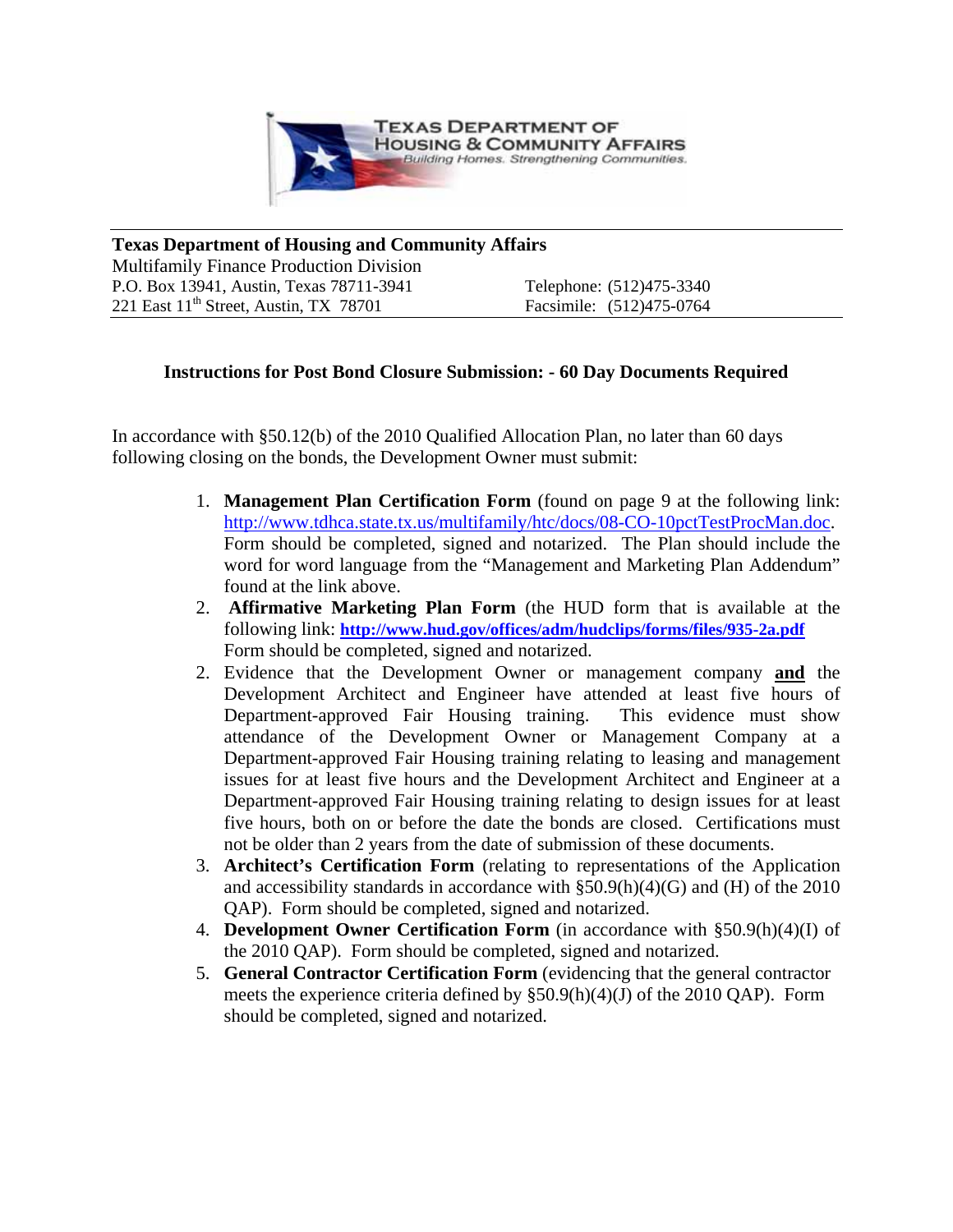

## **2010 POST APPLICATION–ARCHITECT CERTIFICATION FORM**

| HTC File No.:                        | Development Name:                                 |  |  |
|--------------------------------------|---------------------------------------------------|--|--|
| <b>NAME and ADDRESS of ARCHITECT</b> |                                                   |  |  |
| Name:                                | Contact:                                          |  |  |
| Mailing Address (No P.O. boxes):     |                                                   |  |  |
| City:                                | $\operatorname{Zip:}$<br>$Phn$ .:<br>St.:<br>Ext: |  |  |
| $TIN$ #:                             | E-mail:<br>Fax:                                   |  |  |

*As required by §2306.6722 Texas Government Code, and included in the 2010 Qualified Allocation Plan and Rules (QAP), the development must be designed and constructed in compliance with stated accessibility standards.* 

With regard to the rule above, I (We) certify that the subject development will be built to comply with all applicable requirements of the Application and the 2010 QAP, including the requirement that is indicated by  $$50.9(h)(4)(G)$  and  $$50.9(h)(4)(H)$ . The text of the foregoing sections follows:

(G) "Pursuant to §2306.6722, any Development supported with a Housing Tax Credit allocation shall comply with the accessibility standards that are required under §504, Rehabilitation Act of 1973 (29 U.S.C. §794), and specified under 24 C.F.R. Part 8, Subpart C. The Applicant must provide a certification from the Development engineer, an accredited architect or Department-approved third party accessibility specialist, that the Development will comply with the accessibility standards that are required under §504, Rehabilitation Act of 1973 (29 U.S.C. §794), and specified under 24 C.F.R. Part 8, Subpart C and this subparagraph. (§2306.6722 and §2306.6730)."

(H) "For Developments involving New Construction (excluding New Construction of nonresidential buildings) where some Units are two-stories or single family design and are normally exempt from Fair Housing accessibility requirements, a minimum of 20% of each Unit type (i.e. one bedroom, two bedroom, three bedroom) must provide an accessible entry level and all common-use facilities in compliance with the Fair Housing Guidelines, and include a minimum of one bedroom and one bathroom or powder room at the entry level. A similar certification will also be required after the Development is completed from an inspector, architect, or accessibility specialist."

I further certify that I am aware that multiple representations were made about the design of the development in the application and that specifications regarding the design exist with respect to certain definitions, Threshold requirements, and Selection options within the 2010 QAP. I am aware that, a*s* required by §2306.6712 Texas Government Code, and included in the Qualified Allocation Plan and Rules (QAP), a "material alteration" of the design of the development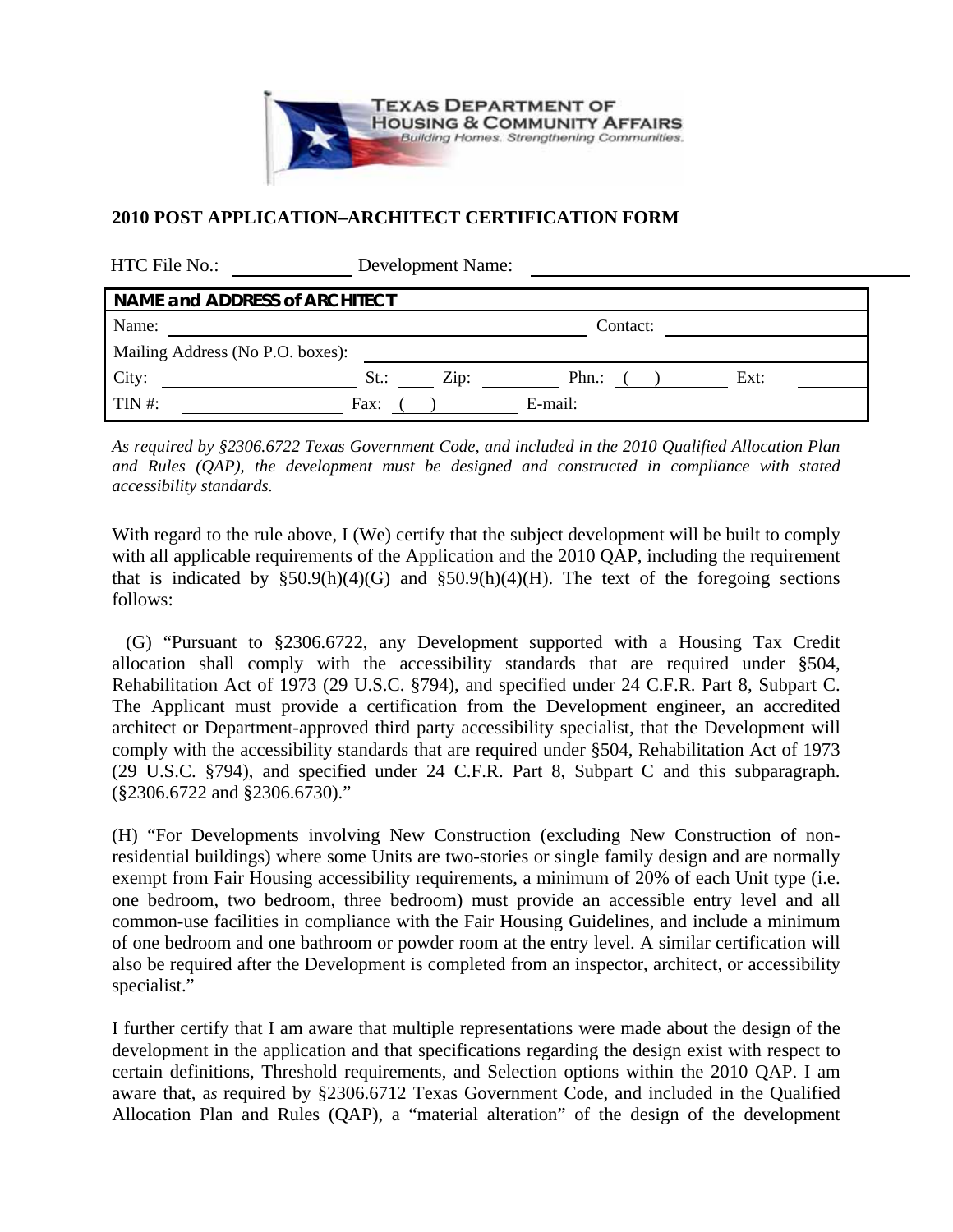requires the approval of the Texas Department of Housing and Community Affairs (TDHCA) Board of Directors.

| By:                                   |                                                                                                                                                             | Place seal of architect here: |  |
|---------------------------------------|-------------------------------------------------------------------------------------------------------------------------------------------------------------|-------------------------------|--|
| Signature of Architect                | Date                                                                                                                                                        |                               |  |
| <b>STATE OF:</b><br><b>COUNTY OF:</b> |                                                                                                                                                             |                               |  |
|                                       | I, the undersigned, a notary public in and for said county, in said state, do hereby certify that<br>, whose name is signed to the foregoing statement, and |                               |  |

who is known to me to be one in the same, has acknowledged before me on this date that, being informed of the contents of this statement, executed the same voluntarily on the date same foregoing statement bears.

Given under my hand and official seal this \_\_\_\_\_ day of \_\_\_\_\_\_\_\_\_\_\_\_\_\_\_\_\_\_\_\_\_\_\_. (seal)

*Notary Public Signature Commission Expires*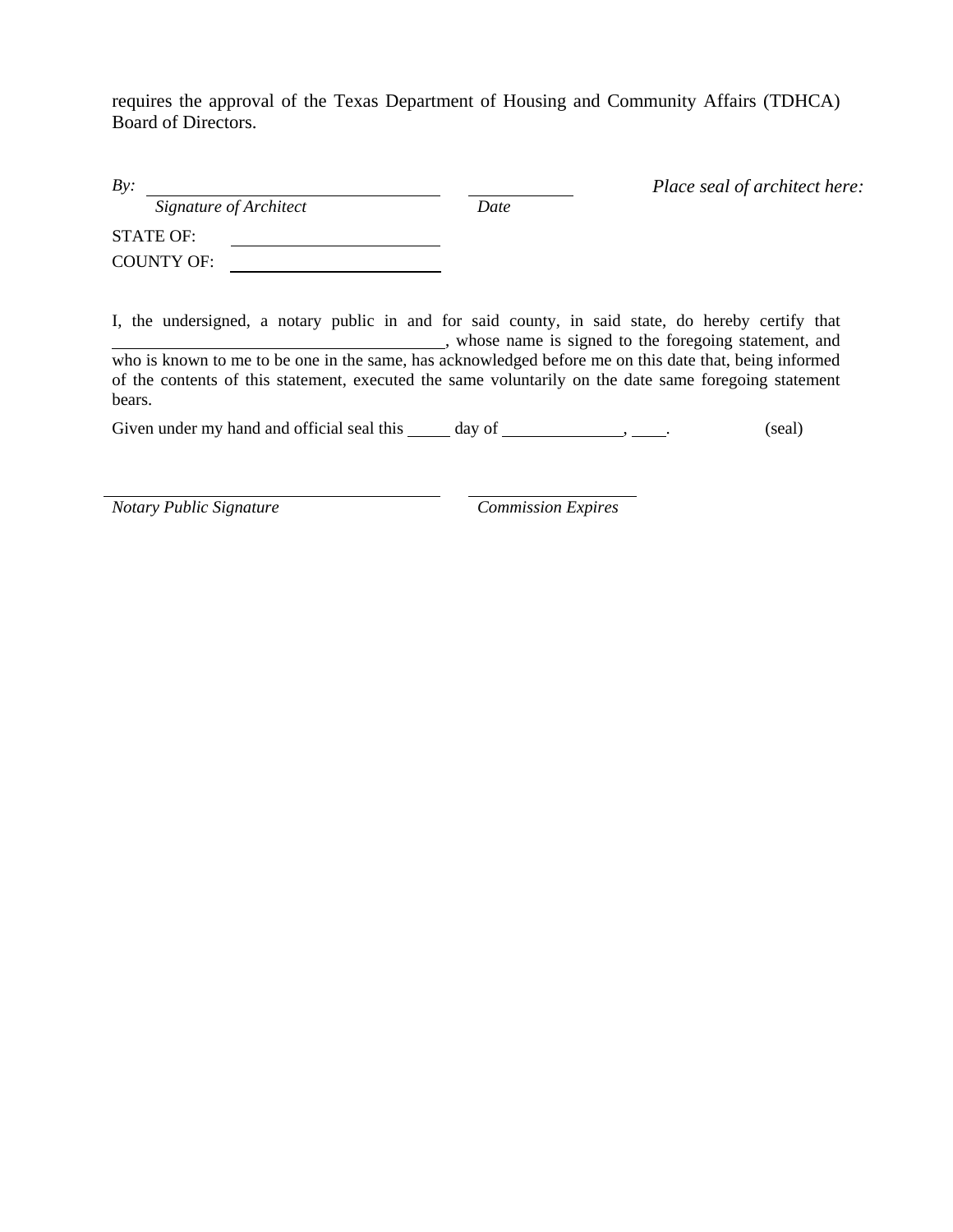

## **2010 POST APPLICATION–DEVELOPMENT OWNER CERTIFICATION FORM**

HTC File No.: Development Name:

I (We) certify that the subject development will be built to comply with all applicable requirements of the Application and the 2010 QAP, including the requirement that is indicated by §50.9(h)(4)(I) of the 2010 QAP. The text of the foregoing section follows: "A certification that the Development will be equipped with energy saving devices that meet the 2000 International Energy Conservation Code (IECC), which is the standard statewide energy code adopted by the state energy conservation office, unless historic preservation codes permit otherwise for a Development involving historic preservation. All Units must be air-conditioned or utilize evaporative coolers. The measures must be certified by the Development architect as being included in the design of each tax credit Unit at the time the Post Bond Closure Documentation is submitted and in actual construction upon Cost Certification. (2306.6725(b))

By:

*Signature of Development Owner Date* 

STATE OF: COUNTY OF:

I, the undersigned, a notary public in and for said county, in said state, do hereby certify that , whose name is signed to the foregoing statement, and who is known to me to be one in the same, has acknowledged before me on this date that, being informed of the contents of this statement, executed the same voluntarily on the date same foregoing statement bears.

Given under my hand and official seal this  $\_\_\_\_$  day of  $\_\_\_\_\_\_\$ ,  $\_\_\_\_\$ . (seal)

*Notary Public Signature Commission* 

*Expires*